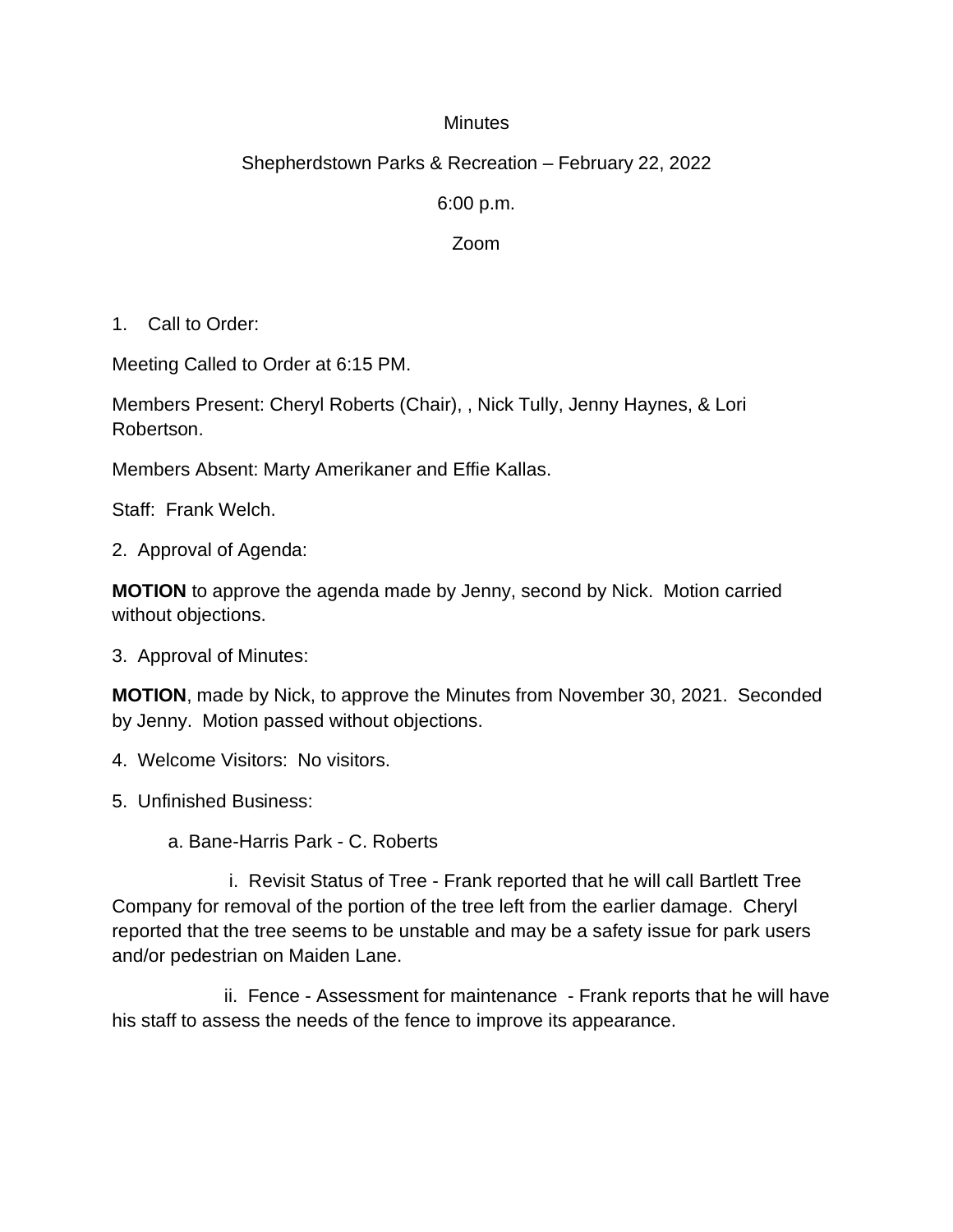iii. Repairs: Border Timbers (Rotting Rails) were replaced; Wooden Bane-Harris Park sign's support beam was replaced; and the Rules metal sign was cleaned.

iv. Mulch beneath swings – Frank will order mulch from Sunny Meadows and repair areas as needed.

## b. Cullison Park

 i. Playground Equipment Replacement "Toy" Follow-up - Frank reported that the spring toy was supposed to originally arrive in January; however, it was delayed due to weather. The equipment was shipped by Metro Recreation (Frederick, MD). Installation is scheduled for April 1, 2022.

ii. Walking Path Update – Suggestions to contact other companies for trail foundation and installation are incomplete at this time, as a final decision regarding the latest proposal had not been finalized. Frank, in the absence of Marty, will connect with Marty and Noble Atkinson regarding our discussion about warranty information in case of deterioration and/or cracks. The discussion also included new information about the town's sewer line running along Phase 3 (yellow) and a portion of Phase 5 (Pink), to the curve and to determine an alternative to use a different type of material to use which will not affect the sewer line. Frank and Marty will connect with Noble to consider making a portion of Phase 5 wider, and how to connect Phase 2 to Phase 5. A motion by Nick to move forward with Phases 1 and 2 and to reconsider Phase 3 and a portion of Phase 5, with Phase 5 extending to connect with Phase 1. Motion was seconded by Lori. Motion passed unanimously. Before the next meeting, members will walk the Phase 5 and its extension to Phase 1 to be knowledgeable when requesting a refined map and cost adjustment. Additional bids will be sought and when complete, information will be sent through the Finance Team to Town Council for a vote.

iii. Sign Status – Frank will have his staff to assess the sign's appearance and to determine the appropriate tool to use to gently scrape and clean.

- c. Riverfront Park J. Hanes
	- i. Sign Status is good; Parks looks good. Nothing needed at this time.
- d. Rumsey Park N. Tully
	- i. Nick will check out the sign and clean as needed.
- e. Viola Park L. Robertson